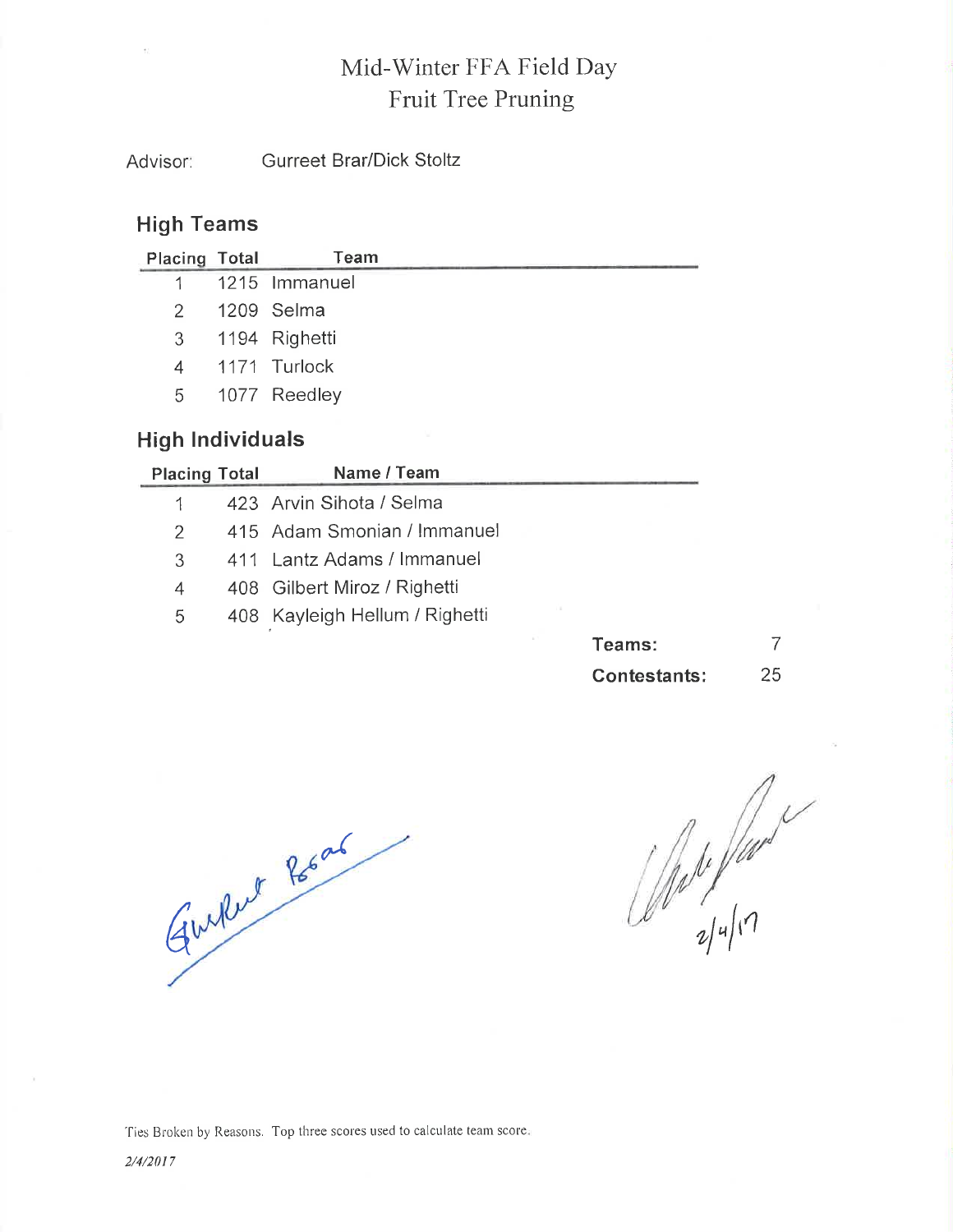## Mid-Winter FFA Field Day

# Fruit Tree Pruning

```
Advisor: Gurreet Brar/Dick Stoltz
```
Teams:

Contestants 

|      | Team                                      |                                                        |     | Name/Team            |                                                                                                                                                                                |
|------|-------------------------------------------|--------------------------------------------------------|-----|----------------------|--------------------------------------------------------------------------------------------------------------------------------------------------------------------------------|
|      | Immanuel                                  |                                                        |     |                      |                                                                                                                                                                                |
|      |                                           | 2                                                      |     |                      |                                                                                                                                                                                |
|      |                                           | 3                                                      | 411 |                      |                                                                                                                                                                                |
| 1171 |                                           | 4                                                      |     |                      |                                                                                                                                                                                |
|      | Reedley                                   | 5.                                                     |     |                      |                                                                                                                                                                                |
|      | <b>High Teams</b><br><b>Placing Total</b> | 1215<br>1209 Selma<br>1194 Righetti<br>Turlock<br>1077 |     | <b>Placing Total</b> | <b>High Individuals</b><br>423 Arvin Sihota / Selma<br>415 Adam Smonian / Immanuel<br>Lantz Adams / Immanuel<br>408 Gilbert Miroz / Righetti<br>408 Kayleigh Hellum / Righetti |

#### Sub Contest High Teams Sub Contest High Individuals

| Sub Contest Placing Team |                |                    | <b>Score</b> |                      |                | Sub Contest Placing Name/Team   | <b>Score</b> |
|--------------------------|----------------|--------------------|--------------|----------------------|----------------|---------------------------------|--------------|
| <b>Written Quiz</b>      | 1              | Righetti           | 250          | <b>Written Quiz</b>  | 1              | Arvin Sihota/Selma              | 90           |
|                          | $\overline{2}$ | Immanuel           | 244          |                      | $\overline{2}$ | Gilbert Miroz/Righetti          | 86           |
|                          | 3              | Turlock            | 240          |                      | 3              | Kayleigh Hellum/Righetti        | 86           |
|                          | 4              | Selma              | 236          |                      | 4              | Armen Nersiss/Turlock           | 86           |
|                          | 5              | Pioneer Valley     | 194          |                      | 5              | Kallie Huebert/Immanuel         | 84           |
| Pruning Class            | 1.             | Selma              | 242          | <b>Pruning Class</b> | 1              | Arvin Sihota/Selma              | 90           |
|                          | $\overline{2}$ | Immanuel           | 238          |                      | 2              | Anoosh Nersiss/Turlock          | 90           |
|                          | 3              | Turlock            | 228          |                      | 3              | Adam Smonian/Immanuel           | 86           |
|                          | 4              | Righetti           | 220          |                      | 4              | Gilbert Miroz/Righetti          | 86           |
|                          | 5              | Johansen - Modesto | 194          |                      | 5              | Alexsa Sarente/Selma            | 86           |
| Plums                    | 1              | Righetti           | 270          | Plums                | -1             | Kayleigh Hellum/Righetti        | 91           |
|                          | 2              | Immanuel           | 265          |                      | 2              | Arvin Sihota/Selma              | 90           |
|                          | 3              | Turlock            | 265          |                      | 3              | Adam Smonian/Immanuel           | 90           |
|                          | 4              | Selma              | 264          |                      | 4              | Max Guerra/Righetti             | 90           |
|                          | 5              | Reedley            | 263          |                      | 5              | Anoosh Nersiss/Turlock          | 89           |
| Test                     |                | Immanuel           | 261          | Test                 | 1              | Jewlia Winter/Selma             | 89           |
|                          | 2              | Selma              | 257          |                      | 2              | Adam Smonian/Immanuel           | 88           |
|                          | 3              | Righetti           | 242          |                      | 3              | Lantz Adams/Immanuel            | 88           |
|                          | 4              | Turlock            | 239          |                      | 4              | Kallie Huebert/Immanuel         | 85           |
|                          | 5              | Reedley            | 237          |                      | 5              | Arvin Sihota/Selma              | 84           |
| Pruning Peach (Ca        | -1             | Righetti           | 212          | Pruning Peach (C     | 1              | Lantz Adams/Immanuel            | 72           |
|                          | $\overline{2}$ | Selma              | 210          |                      | 2              | Kayleigh Hellum/Righetti        | 72           |
|                          | 3              | Immanuel           | 207          |                      | 3              | Vianney Gonzalez/Pioneer Valley | 72           |
|                          | 4              | Reedley            | 203          |                      | 4              | Hunter Ward/Immanuel            | 71           |
|                          | 5              | Turlock            | 199          |                      | 5              | Jewlia Winter/Selma             | 71           |

Ties Broken by Reasons. Top three scores used to calculate team score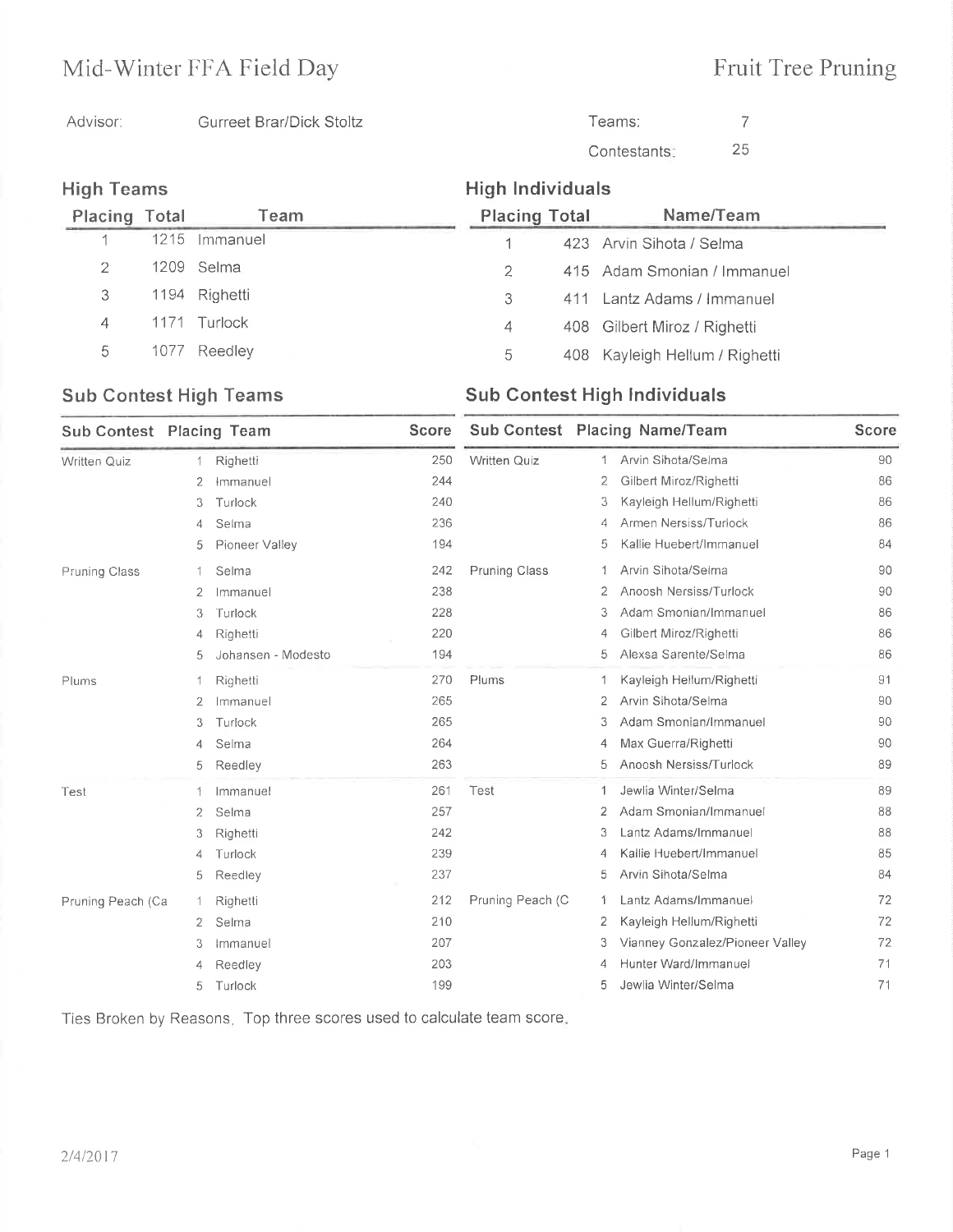Mid-Winter FFA Field Day

## Fruit Tree Pruning

#### **Individual Results**

|                       | Written Quiz | Pruning Class-<br>Scaffold | Pruning Class<br>Reasons | Pruning Mature<br>Plums | Pruning Mat<br>Peaches | Pruning Can<br>Peaches | Tie | Total      | Place          |
|-----------------------|--------------|----------------------------|--------------------------|-------------------------|------------------------|------------------------|-----|------------|----------------|
| Immanuel              |              |                            |                          |                         |                        |                        |     | 1215       | $\overline{1}$ |
| Adam Smonian          | 82           | 43                         | 43                       | 90                      | 88                     | 69                     | 43  | $415*$     | $\overline{2}$ |
| Hunter Ward           | 72           | 36                         | 36                       | 89                      | 82                     | 71                     | 36  | 386        | 12             |
| Kallie Huebert        | 84           | 34                         | 34                       | 86                      | 85                     | 66                     | 34  | $389*$     | $\overline{9}$ |
| Lantz Adams           | 78           | 42                         | 42                       | 89                      | 88                     | 72                     | 42  | $411*3$    |                |
| Johansen - Modesto    |              |                            |                          |                         |                        |                        |     | 1013       | 6              |
| Krista Olivas         | 54           | 38                         | 28                       | 89                      | 60                     | 65                     | 28  | $334*$     | 21             |
| Roxanna Olivas        | 44           | 27                         | 27                       | 87                      | 68                     | 61                     | 27  | $314 * 24$ |                |
| Will Johnson          | 70           | 37                         | 37                       | 78                      | 75                     | 68                     | 37  | 365 * 15   |                |
| <b>Pioneer Valley</b> |              |                            |                          |                         |                        |                        |     | 1007       | $\overline{1}$ |
| Bryan San Marcos      | 56           | 27                         | 27                       | 84                      | 74                     | 68                     | 27  | 336 *      | 20             |
| Daniel Segura         | 68           | 24                         | 24                       | 87                      | 70                     | 61                     | 24  | $334*$     | 22             |
| Monserrat Garcia      | 70           | 26                         | 26                       | 85                      | 60                     | 70                     | 26  | 337 * 19   |                |
| Vianney Gonzalez      | 62           | 30                         | 20                       | 88                      | 61                     | 72                     | 20  | 333        | 23             |
| Reedley               |              |                            |                          |                         |                        |                        |     | 1077       | $\overline{5}$ |
| <b>Brian Duenas</b>   | 62           | 24                         | 24                       | 88                      | 76                     | 68                     | 24  | $342*$     | 18             |
| Jeremy Moreno         | 54           | 31                         | 31                       | 88                      | 77                     | 67                     | 31  | 348 * 17   |                |
| Nicolas Herrera       | 70           | 39                         | 39                       | 87                      | 84                     | 68                     | 39  | 387 * 10   |                |
| Righetti              |              |                            |                          |                         |                        |                        |     | 1194       | $\overline{3}$ |
| Eric Velazquez        | 36           | 20                         | 20                       | 88                      | 62                     | 61                     | 20  | 287        | 25             |
| Gilbert Miroz         | 86           | 43                         | 43                       | 89                      | 77                     | 70                     | 43  | 408 *      | $\overline{4}$ |
| Kayleigh Hellum       | 86           | 39                         | 39                       | 91                      | 81                     | 72                     | 39  | 408 *      | 5              |

 $2/4/2017$ 

Page 1 of 2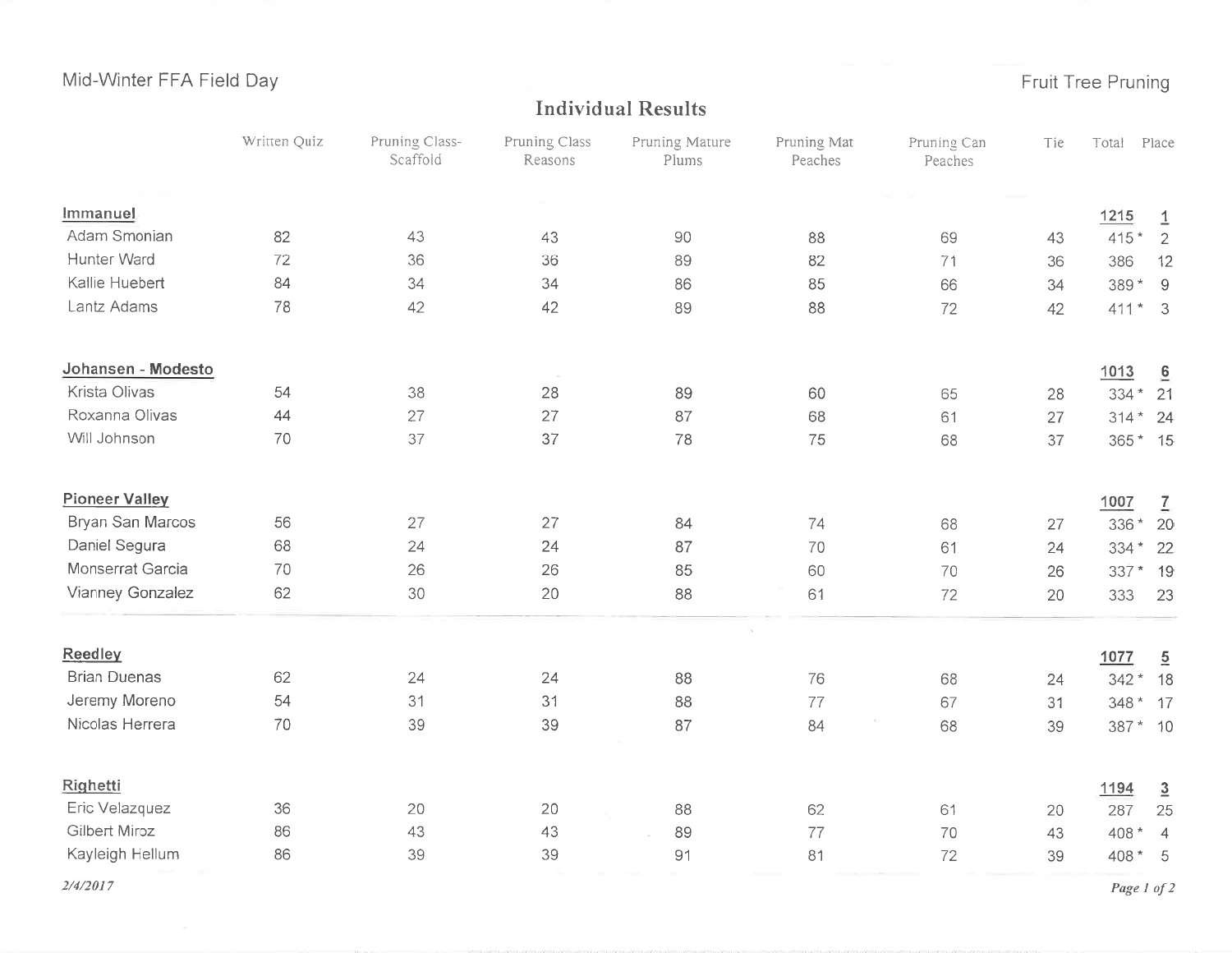#### Mid-Winter FFA Field Day

Fruit Tree Pruning

|                         | Written Quiz | Pruning Class-<br>Scaffold | Pruning Class<br>Reasons | Pruning Mature<br>Plums | Pruning Mat<br>Peaches | Pruning Can<br>Peaches | Tie | Total          | Place |
|-------------------------|--------------|----------------------------|--------------------------|-------------------------|------------------------|------------------------|-----|----------------|-------|
| Max Guerra              | 78           | 33                         | 23                       | 90                      | 84                     | 70                     | 23  | $378 * 13$     |       |
| Selma                   |              |                            |                          |                         |                        |                        |     | 1209           | 2     |
| Alexsa Sarente          | 74           | 43                         | 43                       | 85                      | 84                     | 70                     | 43  | 399 *          |       |
| Arvin Sihota            | 90           | 45                         | 45                       | 90                      | 84                     | 69                     | 45  | 423 *          |       |
| Jewlia Winter           | 72           | 33                         | 33                       | 89                      | 89                     | 71                     | 33  | 387 * 11       |       |
| Turlock                 |              |                            |                          |                         |                        |                        |     | <u>1171</u>    |       |
| Anoosh Nersiss          | 78           | 45                         | 45                       | 89                      | 83                     | 67                     | 45  | 407            | 6     |
| Armen Nersiss           | 86           | 36                         | 36                       | 88                      | 83                     | 64                     | 36  | 393<br>$\star$ | - 8   |
| Brenda Botyousef        | 56           | 33                         | 34                       | 87                      | 76                     | 64                     | 34  | 350            | 16    |
| <b>Isaiah Cervantes</b> | 76           | 33                         | 33                       | 88                      | 73                     | 68                     | 33  | 371<br>$\star$ | 14    |

**Individual Results** 

Ties Broken by Reasons. Top three scores used to calculate team score.

\* Scores used to compute team score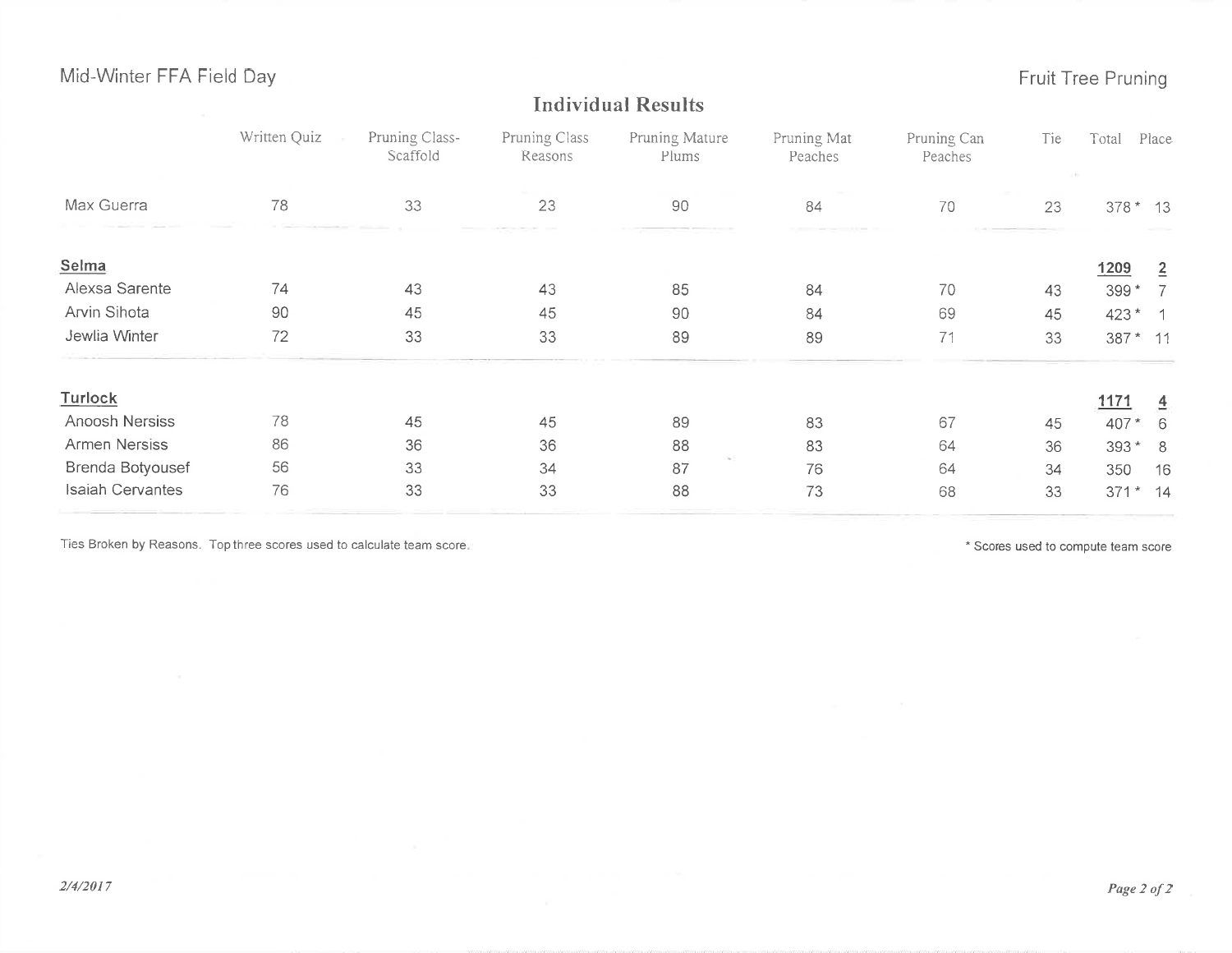# Mid-Winter FFA Field Day Fruit Tree Pruning

| <b>Sub Contest</b>   | <b>Placing Name</b> | <b>Score</b> | Team           |  |
|----------------------|---------------------|--------------|----------------|--|
| <b>Written Quiz</b>  | 1 Arvin Sihota      | 90           | Selma          |  |
|                      | 2 Gilbert Miroz     | 86           | Righetti       |  |
|                      | 3 Kayleigh Hellum   | 86           | Righetti       |  |
|                      | 4 Armen Nersiss     | 86           | Turlock        |  |
|                      | 5 Kallie Huebert    | 84           | Immanuel       |  |
| <b>Pruning Class</b> | 1 Arvin Sihota      | 90           | Selma          |  |
|                      | 2 Anoosh Nersiss    | 90           | Turlock        |  |
|                      | 3 Adam Smonian      | 86           | Immanuel       |  |
|                      | 4 Gilbert Miroz     | 86           | Righetti       |  |
|                      | 5 Alexsa Sarente    | 86           | Selma          |  |
| Plums                | 1 Kayleigh Hellum   | 91           | Righetti       |  |
|                      | 2 Arvin Sihota      | 90           | Selma          |  |
|                      | 3 Adam Smonian      | 90           | Immanuel       |  |
|                      | 4 Max Guerra        | 90           | Righetti       |  |
|                      | 5 Anoosh Nersiss    | 89           | Turlock        |  |
| Test                 | 1 Jewlia Winter     | 89           | Selma          |  |
|                      | 2 Adam Smonian      | 88           | Immanuel       |  |
|                      | 3 Lantz Adams       | 88           | Immanuel       |  |
|                      | 4 Kallie Huebert    | 85           | Immanuel       |  |
|                      | 5 Arvin Sihota      | 84           | Selma          |  |
| Pruning Peach (Can   | 1 Lantz Adams       | 72           | Immanuel       |  |
|                      | 2 Kayleigh Hellum   | 72           | Righetti       |  |
|                      | 3 Vianney Gonzalez  | 72           | Pioneer Valley |  |
|                      | 4 Hunter Ward       | 71           | Immanuel       |  |
|                      | 5 Jewlia Winter     | 71           | Selma          |  |
|                      |                     |              |                |  |